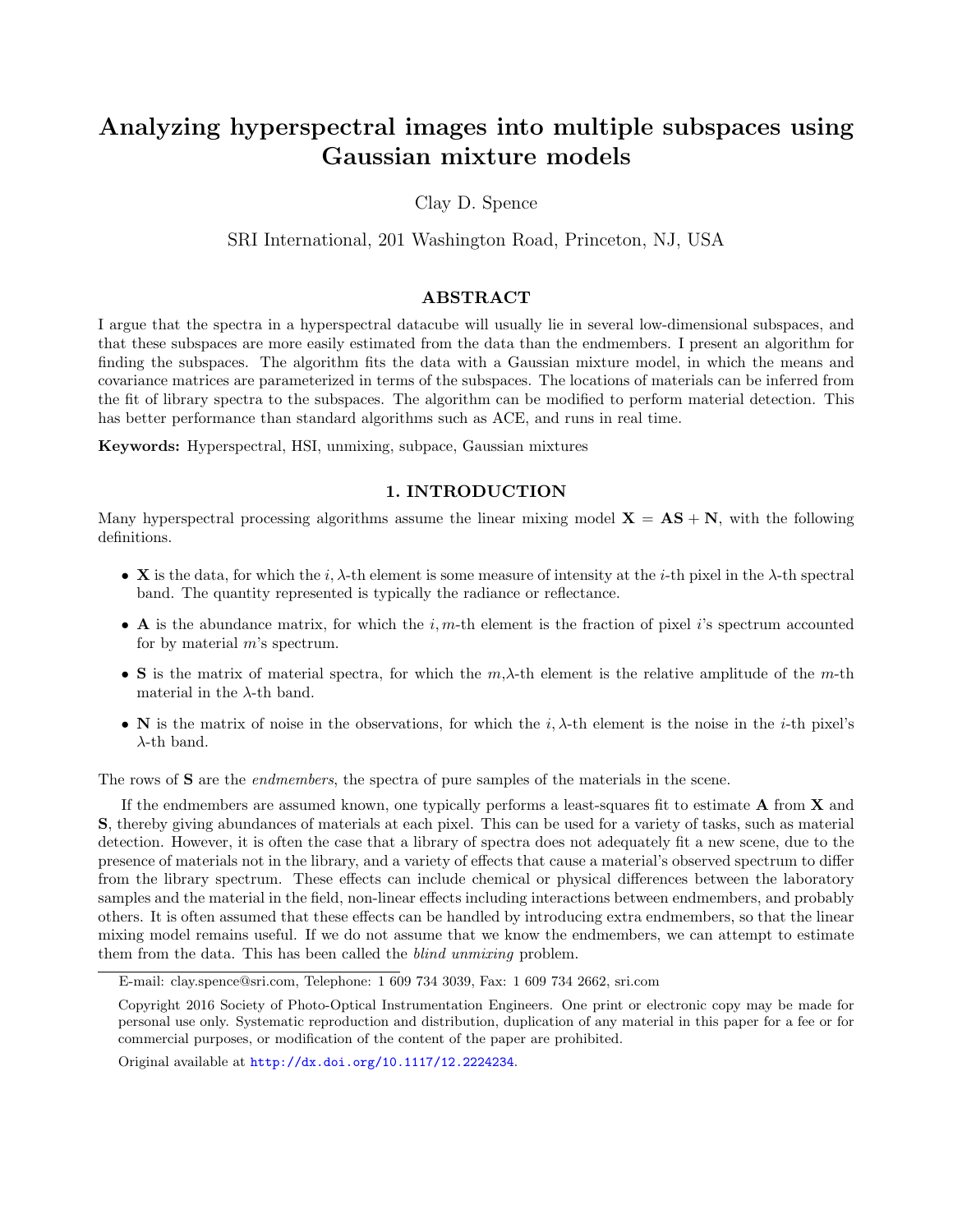

<span id="page-1-0"></span>Figure 1. Potential problems with most unmixing models. (Left) Endmembers that are poorly determind by the data. The points indicate where the vectors pierce a slice through the cone formed by the endmembers in spectral space. The vertices of the triangle are the true endmembers. If an endmember is only present in small quantities, it may not be well-determined by the data. (See Section [3.1.1.](#page-6-0)) (Right) Most unmixing algorithms assume fewer endmembers than spectral bands, a condition that is easily violated. Yet it is possible to fit useful subspaces to the data. The superimposed ellipses are results of the MSG algorithm (Section [3.1.2\)](#page-6-1).

A variety of blind unmixing algorithms have been proposed, including ICA of various sorts, $1-3$  $1-3$  more purely geometric principles,<sup>[4](#page-13-2)</sup> and non-negative matrix factorization.<sup>[5](#page-13-3)</sup> Most of these use the fact that the data points are *convex* mixtures of the endmembers, that is, the coefficients are non-negative, so all data points must lie within a polytopic cone in the space of spectra, with vertex at the origin and edges that are the endmembers. Since noise perturbs the data vectors, they lie close to the cone rather than strictly inside it. The algorithms then attempt to find a cone that tightly fits the data.

For many data sets blind unmixing will be ill-conditioned. To see this, suppose there are no data vectors that are nearly-pure examples of a particular endmember. The endmember might still be well-determined if the cone faces that intersect at the endmember are well-determined by the data, but it isn't hard to imagine situations in which this is not the case. For example, suppose a cone has three endmembers, but two of them dominate, while the third always occurs in small amounts, never more than the least of the other two (Figure [1,](#page-1-0) left). Worse situations are imaginable, in which no pixels lie near the cone's boundary. It is even possible for data to support endmembers that are false, if certain proportions are common.<sup>\*</sup> It will be more common that some endmembers are well-defined by the data while others are not. Unmixing algorithms need to account for the dimensions of the data created by those endmembers, but their estimates will be poor. Thus we should not be surprised if the blind unmixing problem is not completely solvable in many real cases.

Another issue with blind unmixing is the constraint that the number of endmembers be less than the number of spectral bands. This arises because, in order to be well-determined, A and S must have fewer parameters than the number of observed values in  $X$ . If there are N pixels and L spectral bands, and we assume that M endmembers are present, we need  $M < NL/(N+L)$ . Since N is usually much greater than L, this condition is approximately  $M < L$ . This will be violated in many situations unless the image covers a small area. Situations in which it may be violated include urban and suburban scenes, since they can contain a wide variety of natural and artificial materials.

If not the endmembers, what can we extract from the data? I propose that we can robustly estimate a set of low-dimensional subspaces,<sup>[†](#page-1-2)</sup> each spanned by a subset of endmembers. To motivate this, suppose that we could

<span id="page-1-2"></span><span id="page-1-1"></span><sup>∗</sup> In such a case we could instead question what we should define as the endmembers.

<sup>&</sup>lt;sup>†</sup>Some sources use the term "subspace" to refer to a subset of the coordinates of the full space. This is *not* the sense in which I am using the term. I am referring to the standard mathematical notion of a vector space that is a subset of a larger vector space.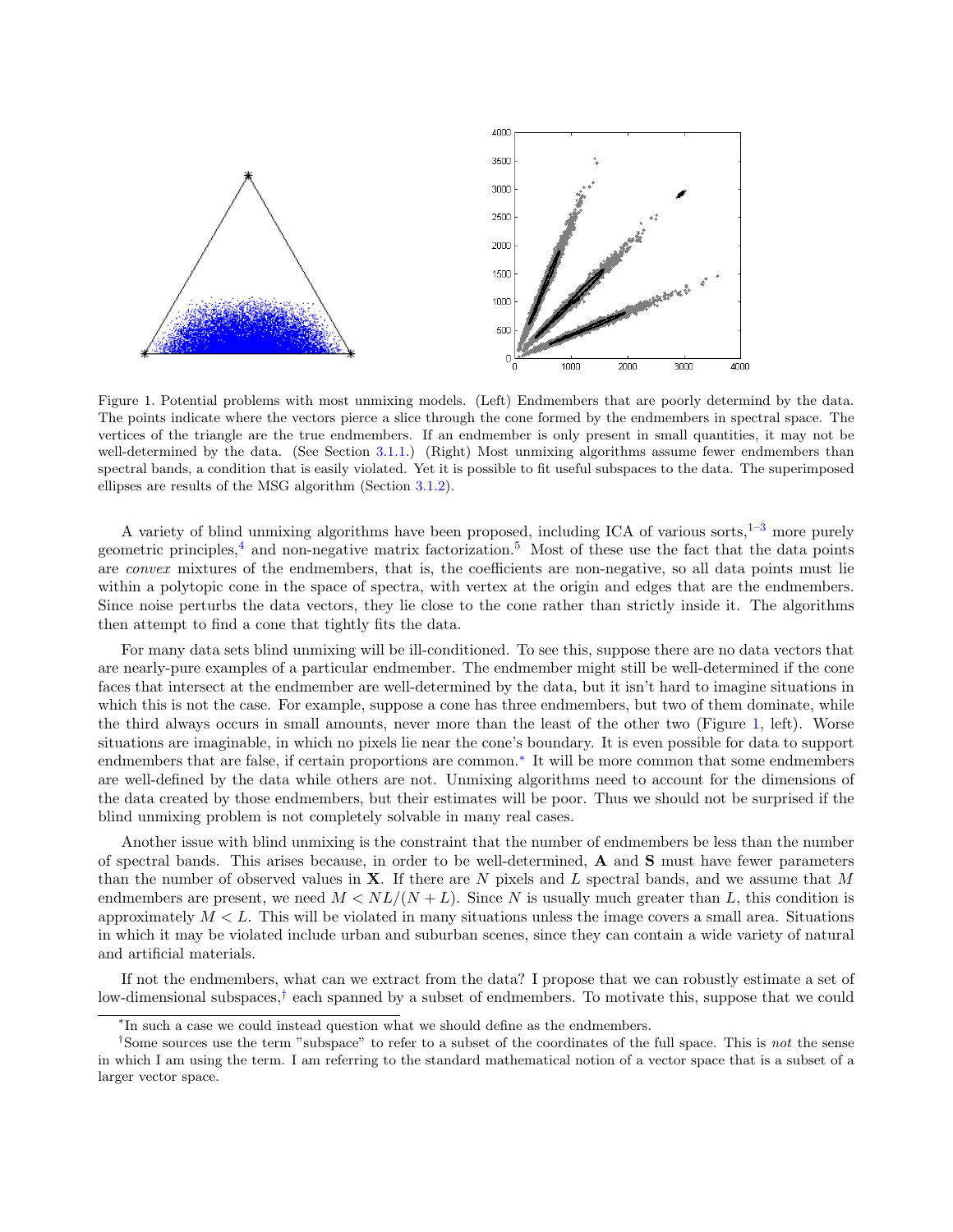segment a hyperspectral image, as suggested by Kettig and Landgrebe.<sup>[6](#page-13-4)</sup> They argued that each segment would contain common materials. In each segment we can safely assume that there are relatively few such materials. For example, patches of grass, road, and roof are each likely to have few endmembers. Even if some or all of a segment's endmembers are difficult to estimate from its pixels, those pixels span the same subspace that is spanned by the endmembers. We should be able to find the subspace corresponding to the segment's pixels using fairly standard PCA-like methods. Only dimensions spanned by endmembers with very low abundances, obscured by noise, will be difficult to estimate. This multiple-subspace estimation problem thus avoids issues with endmembers that are poorly-determined by the data. In addition, it is applicable to scenes with more endmembers than dimensions, as long as each segment has relatively few endmembers (Figure [1,](#page-1-0) right).

Estimates of the image's subspaces may not be all we would like, but they are useful. For example, we can decide whether a material is present in a segment by computing the angle between the material's library spectrum and the segment's subspace. If the angle is small enough we can conclude that the material is present. Another example is segmentation of the scene by subspace membership. This groups pixels in an unsupervised manner into general classes. Semantic labels can then be assigned to the discovered classes.

Below I present an algorithm for the multiple subspace estimation problem. It fits the data with a Gaussian mixture model, in which each mixture component's covariance matrix is constrained to have a large variance within a subspace and a small variance perpendicular to it.<sup>[‡](#page-2-0)</sup> Each component has its own subspace. Accordingly we will refer to this model as the Mixture of Subspace Gaussians, or MSG, model. The E-step segments the scene, while the variances and subspaces are fit in the M-step, including the number of dimensions of each subspace. I present two variants. The first is simpler, since it assumes zero mean, while the second better fits the data by having non-zero means that are constrained to lie within their components' subspaces. Unlike Kettig and Landgrebe,<sup>[6](#page-13-4)</sup> the proposed method does not use spatial information. Although that should improve performance it is not the focus here. In addition I present a modified MSG algorithm for explicit material detection.

# <span id="page-2-1"></span>2. MSG MODELS

For both variants, use **P** to denote an orthogonal projection matrix onto a subspace, and  $\overline{P}$  for the projection matrix onto the complement subspace, so that  $P = I - P$ . Recall that an orthogonal projection matrix P must be symmetric and idempotent, that is,  $\mathbf{P}^T = \mathbf{P}$  and  $\mathbf{P}^2 = \mathbf{P}$ . Every vector **v** can be split into a piece v<sub>||</sub> within the subspace onto which **P** projects, and a piece **v**<sub>⊥</sub> orthogonal to that subspace, so **v**<sub>||</sub> = **Pv**, and  ${\bf v}_{\perp} = {\bf v} - {\bf v}_{\parallel} = ({\bf I} - {\bf P}){\bf v} = {\bf \overline{P}} {\bf v}$ . It is easy to see that  ${\bf v}_{\parallel}^T {\bf v}_{\perp} = 0$ . For brevity we'll often refer to such matrices simply as "projection matrices," since we do not consider oblique projections, for which the matrix is not symmetric.

#### 2.1 Models with zero means

For data points  $x$  in  $L$  dimensions write the probability model as

$$
\Pr(\mathbf{x}) = \sum_{c} \Pr(c) \Pr(\mathbf{x} | c), \qquad \text{with} \tag{1}
$$

$$
\Pr(\mathbf{x} \mid c) = (2\pi)^{-L/2} |\mathbf{\Sigma}_c|^{-1/2} \exp\left(-\frac{1}{2}\mathbf{x}^T \mathbf{\Sigma}_c^{-1} \mathbf{x}\right), \quad \text{and} \quad (2)
$$

$$
\Sigma_c = \sigma_{c\parallel}^2 \mathbf{P}_c + \sigma_{c\perp}^2 \overline{\mathbf{P}}_c,\tag{3}
$$

Here  $\sigma_{c}^2$  is the model variance within the subspace, and  $\sigma_{c\perp}^2$  is the model variance perpendicular to it.  $P_c$ projects onto the component's principal subspace. This subspace, including its dimension, are determined by the EM algorithm<sup>[8](#page-13-5)</sup> for this model, as follows.

The E-step and update of the priors (mixture weights)  $Pr(c)$  are the same as for any GMM, but the update of the covariance matrices is not. The derivation is given in Appendix [A.](#page-10-0) Write the posteriors as  $Pr(c | x_i, \Theta')$ ,

<span id="page-2-0"></span><sup>&</sup>lt;sup>‡</sup>See Beaven et al.<sup>[7](#page-13-6)</sup> for a rather different application of Gaussian mixture models and subspace decomposition to hyperspectral data. Note that they use a single principal subspace.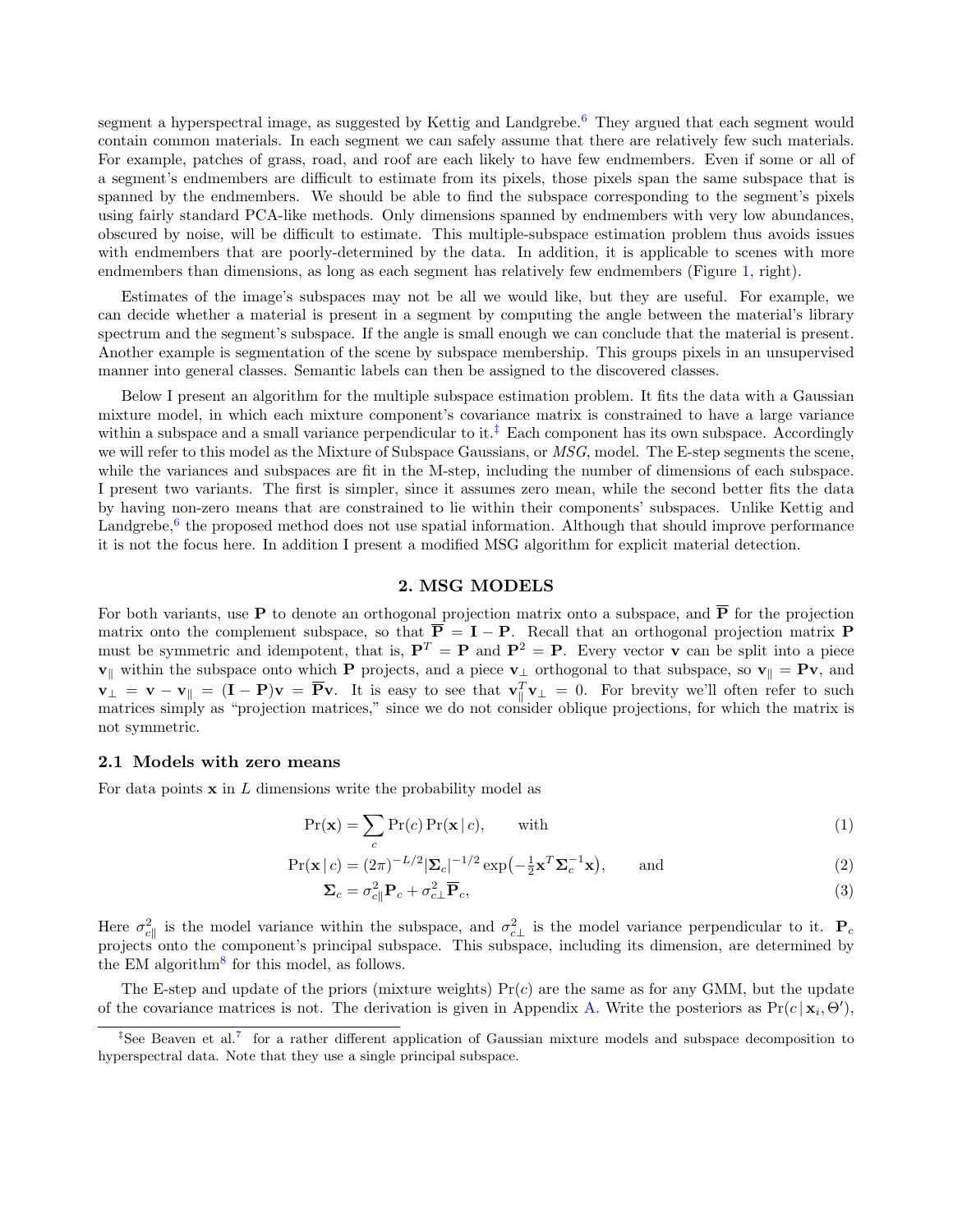where  $\Theta'$  is the value of the model parameters from the previous M-step, or the initialization. Define

<span id="page-3-4"></span><span id="page-3-3"></span>
$$
Z_c = \sum_i \Pr(c \mid \mathbf{x}_i, \Theta') \quad \text{and} \tag{4}
$$

<span id="page-3-2"></span>
$$
\mathbf{R}_c = Z_c^{-1} \sum_i \Pr(c \mid \mathbf{x}_i, \Theta') \mathbf{x}_i \mathbf{x}_i^T,
$$
\n(5)

the latter being the correlation matrix for the c-th component. The M-step is then

- 1. Pr(c)  $\leftarrow Z_c / \sum_{c'} Z_{c'}$ .
- 2. Compute  $\mathbf{R}_c$  and its eigenvalues  $\lambda_{c,i}$  and eigenvectors  $\mathbf{v}_{c,i}$ , with eigenvalues in descending order.
- 3. For each c, pick the values for the c-th component's subspace dimension  $M_c$  that maximizes

$$
\tilde{q}_c = -M_c \log \sigma_{c\parallel}^2 - (L - M_c) \log \sigma_{c\perp}^2, \qquad \text{where}
$$
\n
$$
M \tag{6}
$$

$$
\sigma_{c\parallel}^2 = \frac{1}{M_c} \sum_{i=1}^{M_c} \lambda_{c,i} \qquad \text{and} \tag{7}
$$

$$
\sigma_{c\perp}^2 = \frac{1}{L - M_c} \sum_{i=M_c+1}^{L} \lambda_{c,i}.
$$
\n(8)

Keep these variances corresponding to the optimal  $M_c$ 's.

4. For each c, set the c-th component's basis matrix for its subspace to the principal  $M_c$  eigenvectors of  $\mathbb{R}_c$ 

<span id="page-3-5"></span><span id="page-3-0"></span>
$$
\mathbf{V}_c = (\mathbf{v}_{c,1} \dots \mathbf{v}_{c,M_c}), \quad \text{and let} \tag{9}
$$

<span id="page-3-1"></span>
$$
\mathbf{P}_c = \mathbf{V}_c \mathbf{V}_c^T. \tag{10}
$$

The quantity  $\tilde{Q} = \sum_c Z_c q_c$  is the expected log of the complete-data likelihood, after inserting [\(7\)](#page-3-0)–[\(10\)](#page-3-1), and leaving out those terms that do not depend on the choice of the  $M_c$ 's. Since  $\tilde{q}_c$  depends only on  $M_c$  and the eigenvalues of  $\mathbf{R}_c$ , the search for the optimal  $M_c$ 's can be quite fast. In the experiments below greedy search was used, starting with  $M_c = 1$  for all c, and iterating. In each iteration the algorithm increased and decreased each  $M_c$  by one to check for larger  $\tilde{q}_c$ .

# 2.2 Non-zero means

The derivation is in Appendix [B.](#page-12-0) To accommodate non-zero means, [\(2\)](#page-2-1) changes to

$$
\Pr(\mathbf{x} \mid c) = (2\pi)^{-L/2} |\mathbf{\Sigma}_c|^{-1/2} \exp\left[-\frac{1}{2}(\mathbf{x} - \boldsymbol{\mu}_c)^T \mathbf{\Sigma}_c^{-1}(\mathbf{x} - \boldsymbol{\mu}_c)\right]
$$
(11)

where  $\mu_c$  is the model mean for component c. This is constrained to lie in the component's subspace, so that  $\overline{P}_c\mu_c = 0$ . Again, it is only the M-step that is unusual. Define  $Z_c$  and  $\mathbf{R}_c$  as before, and additionally denote the data means and covariance matrices by

$$
\mathbf{m}_c = Z_c^{-1} \sum_i \Pr(c \mid \mathbf{x}_i, \Theta') \mathbf{x}_i, \quad \text{and} \tag{12}
$$

$$
\mathbf{C}_c = Z_c^{-1} \sum_i \Pr(c \mid \mathbf{x}_i, \Theta') (\mathbf{x}_i - \mathbf{m}_c) (\mathbf{x}_i - \mathbf{m}_c)^T
$$
(13)

$$
=\mathbf{R}_c - \mathbf{m}_c \mathbf{m}_c^T.
$$
\n<sup>(14)</sup>

For each component c, and a given number of dimensions  $M_c$  for its subspace, begin by choosing some initial basis  $V_c$  and variances. Then iterate, alternating between computing the variances given the basis and the basis given the variances. The variances are given by

<span id="page-3-8"></span><span id="page-3-7"></span><span id="page-3-6"></span>
$$
\sigma_{c\parallel}^2 = \text{Tr}(\mathbf{P}_c \mathbf{C}_c) / \text{Tr} \mathbf{P}_c \quad \text{and} \tag{15}
$$

$$
\sigma_{c\perp}^2 = \text{Tr}(\overline{\mathbf{P}}_c \mathbf{R}_c) / \text{Tr} \overline{\mathbf{P}}_c.
$$
\n(16)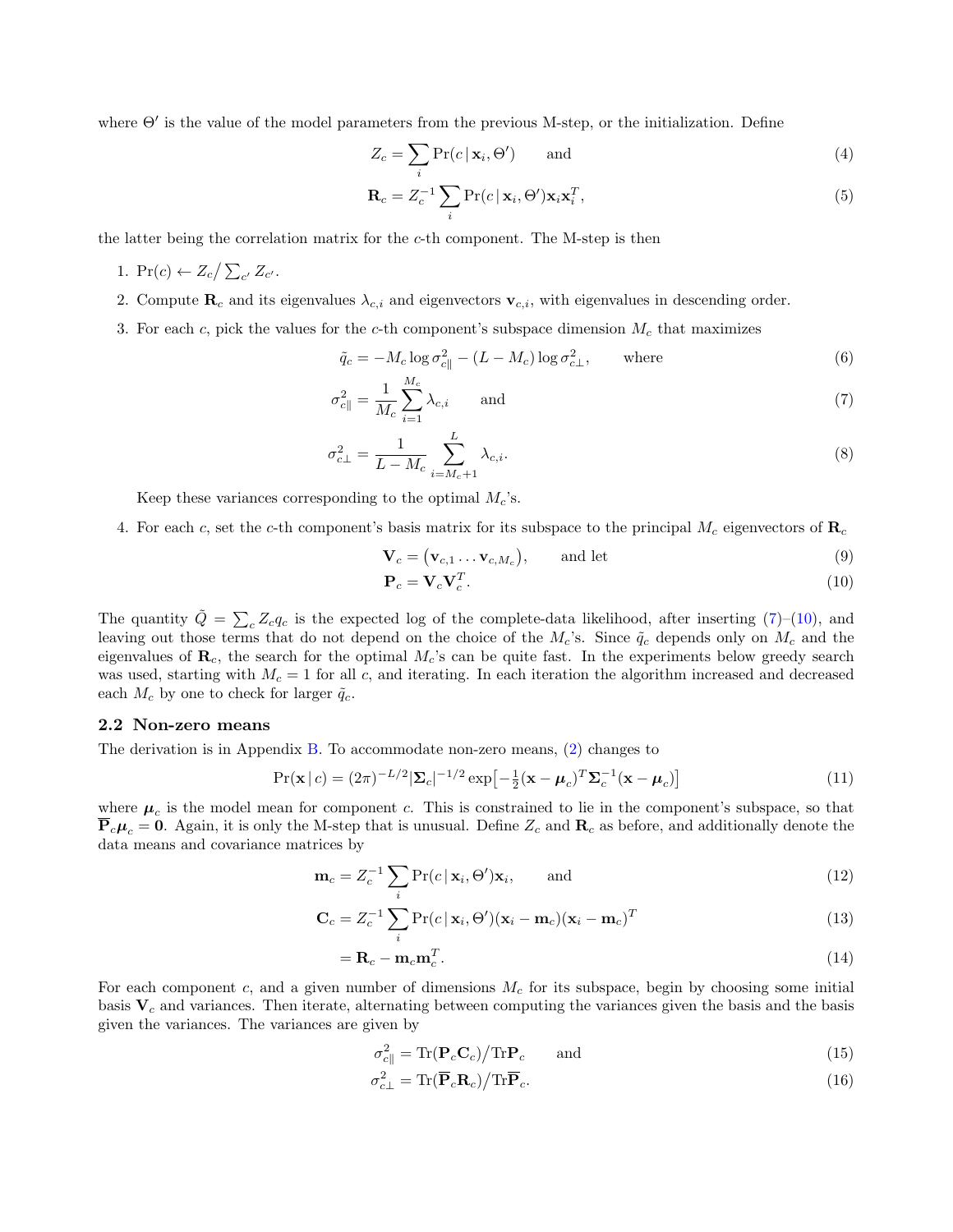With these values, compute  $\mathbf{V}_c$  as the  $M_c$  principal eigenvectors of  $(\sigma_{c\perp}^{-2} - \sigma_{c\parallel}^{-2})\mathbf{R}_c + \sigma_{c\parallel}^{-2}\mathbf{m}_c\mathbf{m}_c^T$ . Iterate until the change in the variances is sufficiently small. Note that this iteration is done within an M-step.

To find the optimal values of  $M_c$ , again search for the value that maximizes  $\tilde{q}_c$  at the optimal  $V_c$  and variances for each  $M_c$ . As for the zero-mean model, in the experiments I start with  $M_c = 1$  and perform a greedy search. With the optimal  $V_c$  and variances for a given  $M_c$ ,  $\tilde{q}_c$  has the same form, given by [\(6\)](#page-3-2). Finally, project the data means onto their components' subspaces to get the model means, i.e.,

$$
\mu_c = \mathbf{P}_c \mathbf{m}_c. \tag{17}
$$

# 2.3 Model complexity

To choose the number of MSG components I used a modification of the model-growing algorithm of Verbeek, et al.[9](#page-13-7) This semi-randomly creates several new trial components from current components, quickly estimates the potential improvement each would give, keeps the best, and uses EM to refine all parameters of the new model. I used the minimum description length (MDL) criterion to decide when to stop growing the model.

I modified the algorithm of Verbeek et al. for creating trial components, in order to encourage the algorithm to find new subspaces. Their algorithm takes the subset  $\mathcal{S}_c$  of data most likely to belong to the component being split (c), and selects two data points, say  $x_1$  and  $x_2$ , at random from  $S_c$ . It then splits  $S_c$  into two subsets, those closer to either  $x_1$  or  $x_2$ . Two trial components are initialized by fitting each to one of these subsets. For half of the trial components I kept this procedure, while for the other half I formed a trial component by randomly selecting one element  $\mathbf{x} \in \mathcal{S}_c$ . The trial component was initialized by setting its mean to  $\mathbf{x}$ , it's subspace to a single dimension with basis  $\mathbf{x}/\|\mathbf{x}\|$ , and variances the same as the parent component c.

The MDL cost is  $-\log \mathcal{L} + (d/2) \log N$ , where  $\mathcal L$  is the likelihood of the training data under the model, N is the number of training data examples, and  $d$  is the number of parameters in the model. To get  $d$  we add the number of parameters in  $Pr(c)$  and the sum over components of the number of parameters in each. If the number of components is C, there are  $C - 1$  parameters for the Pr(c), since  $\sum_{c} Pr(c) = 1$ . The number of parameters for a projection matrix  $P_c$  is the number needed to specify a basis,  $V_c$ . This has  $LM_c$  elements, but it is orthonormal, so the symmetric expression  $V_c^T V_c = I_{M_c}$  represents  $M_c(M_c+1)/2$  constraints. In addition, we can apply an arbitrary rotation  $Q$  to  $V_c$ , so in coding  $V_c$  we can reduce the number of parameters by the number in Q, which is  $M_c(M_c-1)/2$  since it is orthogonal. All of this leaves  $M_c(L-M_c)$  parameters for  $V_c$ . The mean is constrained to lie in the subspace, so it has  $M_c$  parameters. Finally there are the two variance parameters for each component. Summed together we get

$$
d = 3C - 1 + \sum_{c=1}^{C} [M_c(L - M_c + 1)].
$$
\n(18)

#### 2.4 Computational issues

An implementation never has to compute the projection matrices, since the E-step only needs  $x^T P_c x$  and  $x^T \overline{P}_c x$ , which can be computed as  $\|\mathbf{V}_c\mathbf{x}\|^2$  and  $\|\mathbf{x}\|^2 - \|\mathbf{V}_c\mathbf{x}\|^2$ . Therefore we only need to store  $\mathbf{V}_c$ , and only need to compute the squared-magnitude of  $V_c\mathbf{x}$ , which has relatively few dimensions. In addition, the  $\|\mathbf{x}\|^2$  can be precomputed once before all iterations. Other projections onto a subspace or its complement can also be performed with  $V_c$ . They take up much less time, since there are many fewer of them than the number of data vectors.

The computational expense of MSG model fitting is usually dominated by the cost of computing the correlation matrices,  $\mathbf{R}_c$ , in the M-step. With N data vectors, L spectral bands, and C mixture components, it takes order  $CNL<sup>2</sup>$  operations to compute these. By contrast the eigen-decompositions take order  $CL<sup>3</sup>$  operations, so the ratio is  $N/L$ , which is usually large. There is also a tendency for the time to increase faster than linearly with  $C$ , since more iterations are required as  $C$  increases.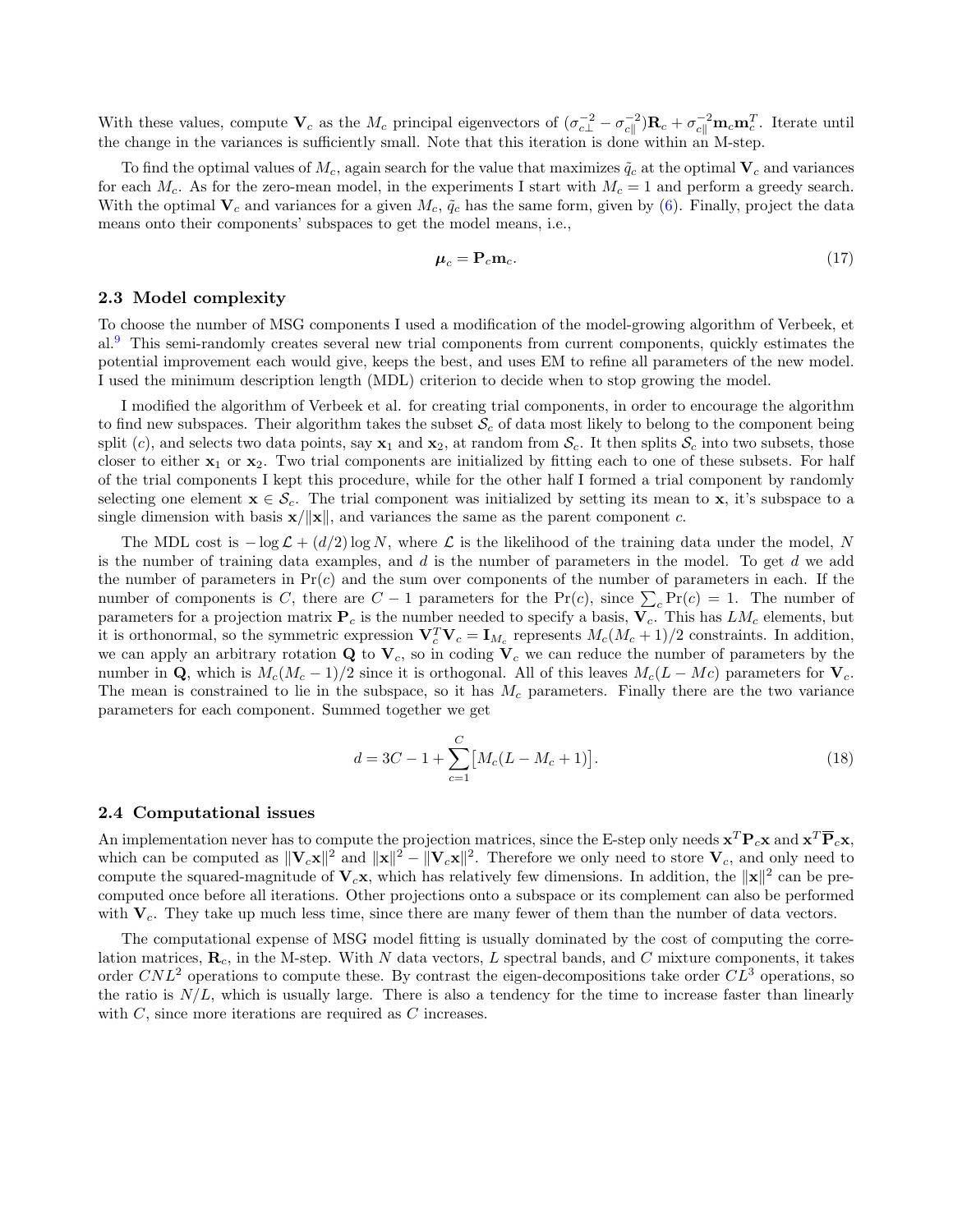#### 2.5 Target detection

Many algorithms for detecting targets in spectral data use a single spectrum to characterize the target material, but some $10^{-12}$  $10^{-12}$  $10^{-12}$  use a subspace with multiple dimensions. This can be an advantage, since it allows for variations in the spectrum of the material of interest. Whether or not they use a multi-dimensional subspace, most use a single Gaussian to model the background. While this makes analysis of the algorithm tractable, performance could be improved by taking the non-Gaussian structure of the data into account. MSG models enable this by modeling the background with multiple subspaces. A simple approach is to fix the subspace of one MSG component to that of the target, and let the other components adaptively model the background. The posterior probability of a pixel belonging to the target component is the obvious score to use for detection. It is easy to extend this to multiple target materials by including a fixed subspace for each.

If we fix the MSG model to have one component for the background and one for the target material, it resembles algorithms in the literature. To see this, re-write the posterior as

$$
Pr(c_t | \mathbf{x}) = \frac{Pr(\mathbf{x} | c_t) Pr(c_t)}{Pr(\mathbf{x} | c_t) Pr(c_t) + Pr(\mathbf{x} | c_b)(1 - Pr(c_t))}
$$
(19)

$$
= \left[1 + \frac{\left(1 - \Pr(c_t)\right)\Pr(\mathbf{x} \mid c_b)}{\Pr(c_t)\Pr(\mathbf{x} \mid c_t)}\right]^{-1},\tag{20}
$$

where  $c_t$  and  $c_b$  are the target and background class labels, respectively. The second term in the brackets is the inverse of the odds of belonging to the target class. Inserting the form for the Gaussian class distributions lets us compute the log-odds as

$$
\log Odds(c_t | \mathbf{x}) = \text{const} - \frac{\sigma_{c\perp}^{-2} - \sigma_{c\parallel}^{-2}}{2} \mathbf{x}^T (\mathbf{P}_{c_b} - \mathbf{P}_{c_t}) \mathbf{x}.
$$
 (21)

The final term is similar to some of the detection functions in Manolakis, et al., $^{10}$  $^{10}$  $^{10}$  up to multiplicative and additive constants. (Note that their  $\mathbf{P}_{A}^{\perp}$  is  $\overline{\mathbf{P}}_{A}$  here, and  $\mathbf{P}_{c_b} - \mathbf{P}_{c_t} = \overline{\mathbf{P}}_{c_t} - \overline{\mathbf{P}}_{c_b}$ .)

Besides the multiple subspaces, the MSG approach differs from the subspace algorithms described in Manolakis, et al.[10](#page-13-8) in the source data for the background estimate. Both use some portion of the scene for this. Manolakis et al. emphasize the need to avoid contaminating the background estimate with target pixels. This is often done by assuming that a small test region contains the target material, then this is surrounded by a larger "guard" region, whose pixels are not used. The background Gaussian is estimated from pixels outside of the guard and test regions. This is intended for small targets, but for some problems the material can cover a relatively large region, such as in inspection of nearby surfaces. The MSG algorithms separates the background through the E-step, which segments the scene for us, and so can deal with large patches of target material in the scene.

To achieve adequate speed using MSGs for material detection, I suggest a pair of techniques. First, fix the number of background subspaces to two, so with one material to be detected there are three subspaces in the model. This goes beyond the Gaussian background assumption, though the form for each of the two background components is simplified compared to the usual single Gaussian background model. Second, process one line at a time, and keep the results from previous lines to analyze subsequent lines. In particular the background subspaces usually do not need to be re-estimated. Occasionally the resulting fit will be poor, indicating a new background material in the new line, so the background subspaces should be re-estimated. With these approaches I have implemented versions that run in real time on computers with modest computational power.

# 3. EXPERIMENTS

<span id="page-5-0"></span>To demonstrate the MSG algorithm's features, I first describe experiments with artificial data for the unsupervised subspace fitting problem, then the same algorithm with real data. I then describe an experiment with target detection in artificial data.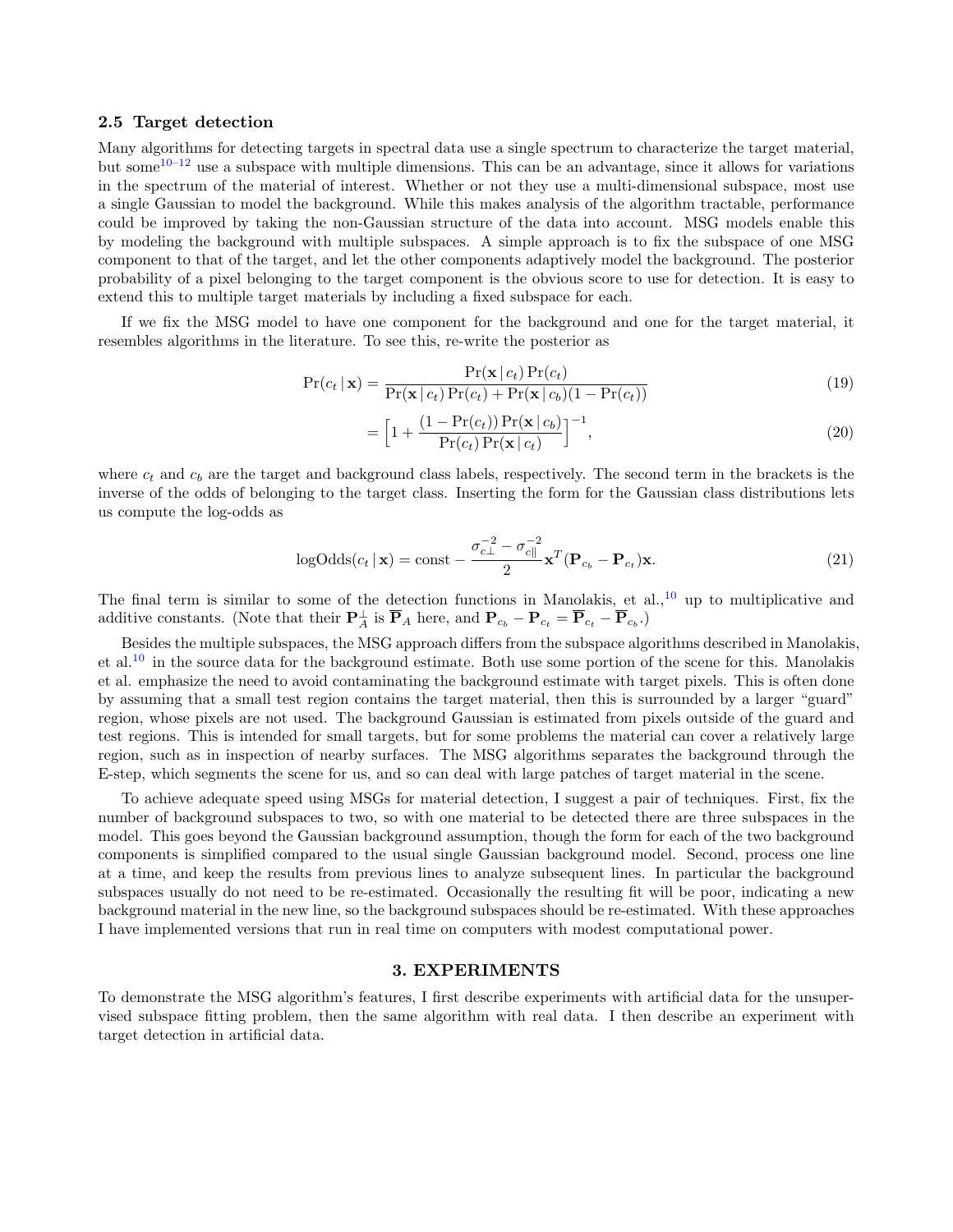#### 3.1 Unsupervised analysis

#### <span id="page-6-0"></span>3.1.1 Artificial data with a poorly-defined endmember

To demonstrate the MSG algorithm's ability to handle endmembers with at most low abundance in any pixel, I generated a 128-by-128 pixel image with random mixtures of three spectra from USGS' speclib04y library.<sup>[13](#page-13-10)</sup> These have 224 bands. I used "Alunite GDS82 Na82", "Montmorillonite+Illi CM37", and "Desert Varnish GDS141". I used the desert varnish spectrum as the low-abundance endmember.

At each pixel the abundance  $r_{al}$  of alunite *relative to* montmorillonite was drawn from a beta distribution  $Pr(x) = x^{\alpha-1}(1-x)^{\beta-1}/B(\alpha, \beta)$ , where  $B(\alpha, \beta)$  is the beta function, and I chose  $\alpha = \beta = 3$  to give a density that decreases smoothly to zero at the endpoints, zero and one. The abundance of montmorillonite relative to alunite was  $r_{\text{mont}} = 1 - r_{\text{al}}$ . The *absolute* abundance of desert varnish at the pixel was chosen to be onethird of a value drawn from a beta distribution with  $\alpha = 1$  and  $\beta = 3$ . This gives abundances with values more likely near 0, decreasing smoothly to zero probability at 1/3. The absolute abundances of alunite and montmorillonite were then computed as their relative abundances multiplied by one minus the abundance of desert varnish. The resulting absolute abundances sum to one. They are illustrated in the left plot of Figure [1.](#page-1-0) To give the spectra a range of magnitudes, I scaled the three mineral spectra to have unit norm, then mixed using these abundances, and the resulting spectrum was multiplied by a value drawn from a gamma distribution  $Pr(x) = x^{k-1}e^{-x/\theta}/(\Gamma(k)\theta^k)$ . I chose  $k = 4$ , which somewhat suppresses values near zero, and  $\theta = 10^6$ . Since I had normalized the mineral spectra by dividing by their norms, the typical resulting clean pixel spectrum has a maximum over the bands of between  $10^4$  and  $5 \times 10^5$ . Noise was introduced by using the values as the means of Poisson distributions, from which the final pixel values were drawn.

The resulting MSG model with non-zero means had six components. The means of the components were all within 0.054 $^{\circ}$  of each other, and differed in magnitude (norm) from  $1.3 \times 10^6$  to  $7.5 \times 10^6$ . All of the subspaces were three-dimensional. The largest angle between any of the MSG's estimated subspaces is  $0.74^{\circ}$ . Apparently the MSG model used multiple components to fit the different magnitudes in the data, but they all have essentially the same subspace.

For comparison, I ran the same data through the unmixing functions in the Matlab<sup>®</sup> hyperspectral toolbox,<sup>[14](#page-13-11)</sup> which implement the ATGP,<sup>[15](#page-13-12)</sup> ICA-endmember extraction (ICA-EEA), VCA,<sup>[4](#page-13-2)</sup> and PPI algorithms, and also PPI preceded by MNF.<sup>[16](#page-13-13)</sup> Note that all of these are explicitly designed for data in which all endmembers appear in pure form. All were given the true number of endmembers (three) as input. The angles between the extracted endmembers and the three true endmembers are given in Table [1.](#page-7-0) For MSG, the angles given are the maxima over the estimated subspaces of their angles with the true endmember of the given material. For the other algorithms, the angle given is the minimum over the endmembers estimated by the algorithm and the given true endmember. For comparison, the angle between the alunite and montmorillonite spectra is 12.0°, that between the alunite and desert varnish spectra is 13.1°, and that between the montmorillonite and desert varnish spectra is 23.8 ◦ . We can conclude that the MSG model finds good subspaces in this case, while the other algorithms fail to estimate the desert varnish spectrum.

This comparison may be thought unfair, as MSG was not estimating endmembers. Still the example demonstrates that in some cases finding endmembers can be difficult while the MSG algorithm can find the relevant subspaces with good accuracy. But this difference in the goal of the algorithms needs to be kept in mind while comparing numbers.

#### <span id="page-6-1"></span>3.1.2 Artificial data with more endmembers than bands

To demonstrate the MSG algorithm's ability to handle data with more endmembers than bands, I constructed a datacube with only two bands, to make it trivial to visualize, and three endmembers. The endmembers were unit vectors that made angles of  $22.5^\circ$ ,  $45^\circ$ , and  $67.5^\circ$  with the x-axis. I drew random abundances for each endmember at each pixel from a Gamma distribution with parameters  $k = 6$  and  $\theta = 200$ . These were used as means of Poisson distributions from which the final pixel values were drawn.

I compared the MSG results with those for the Matlab HyperspectralToolbox<sup>[14](#page-13-11)</sup> algorithms, described above. Note that the ICA-EEA function only returned two endmembers, and the VCA function gave an error if asked to return three, so I requested two. The resulting errors in the estimates of the endmember angles are shown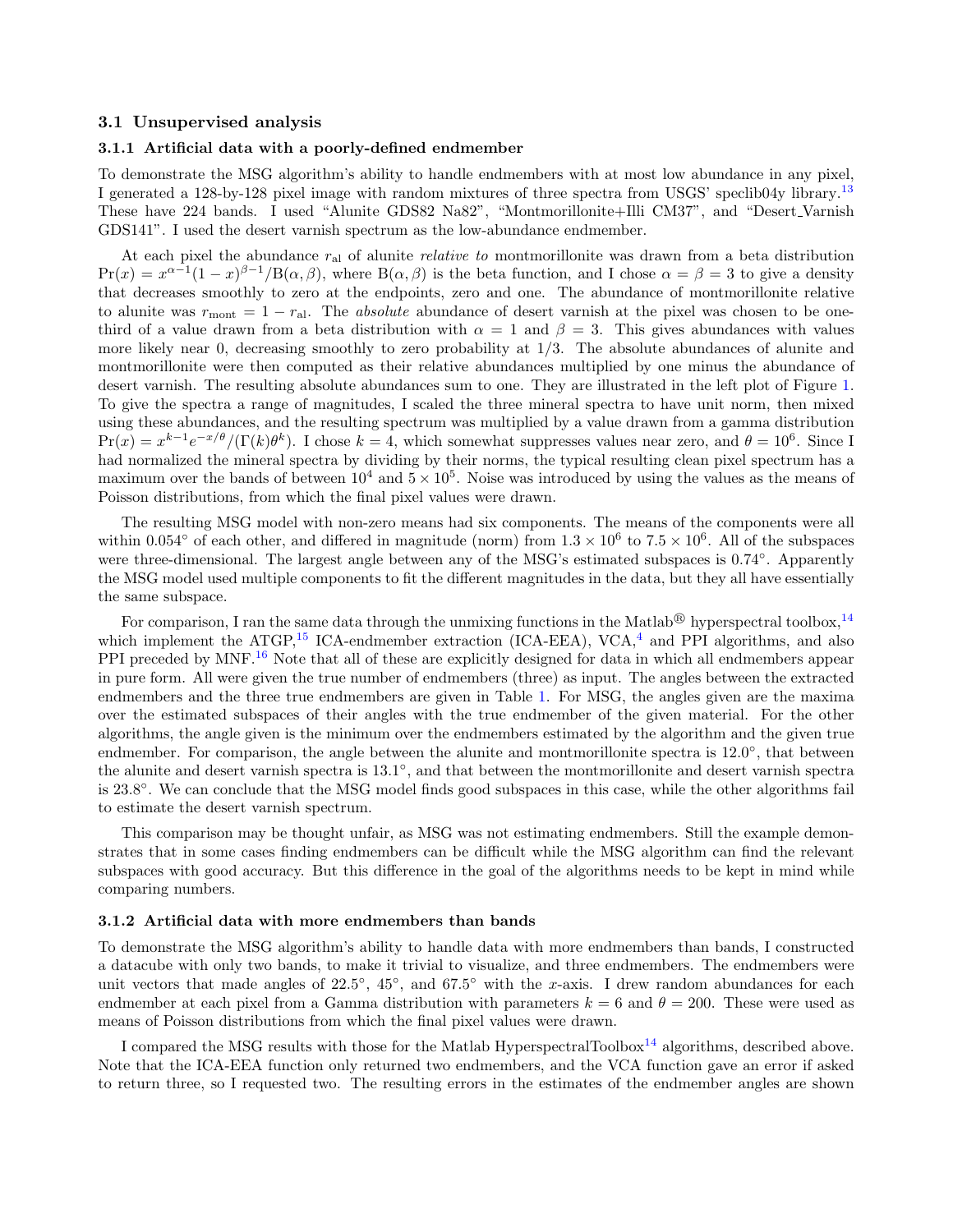<span id="page-7-0"></span>Table 1. Errors of algorithms when one endmember is never pure. For MSG, this is the maximum (see text) of the angles between the subspaces and the true endmember. For the other algorithms, this is the angle between the closest of the estimated endmembers and the true endmember for the material. This is for artificial data with three endmembers: alunite, montmorillonite, and desert varnish. Desert Varnish never appears with an abundance above one-third. All angles are in degrees.

| Material\Algorithm AGTP ICA-EEA VCA PPI MNF/PPI MSG |       |       |                    |                  |       |
|-----------------------------------------------------|-------|-------|--------------------|------------------|-------|
| Alunite                                             | 1.79  | 8.01  |                    | $0.58$ 4.71 4.71 | 0.017 |
| Montmorillonite                                     | 2.70  | 3.70  | $0.12 \qquad 4.56$ | 1.53             | 0.018 |
| Desert Varnish                                      | 13.34 | 16.01 | 12.21 16.87        | 12.79            | 0.071 |

<span id="page-7-1"></span>Table 2. Errors of algorithms for data with more endmembers than spectral bands. This is for artificial data with two bands and endmembers at  $22.5^\circ$ ,  $45^\circ$ , and  $67.5^\circ$  to the x-axis. Algorithms with a dash in one entry computed two instead of three endmembers, so the largest error is not shown. All angles are in degrees.

| True angle\Algorithm AGTP ICA-EEA VCA PPI MNF/PPI MSG |      |                                 |  |                                          |      |
|-------------------------------------------------------|------|---------------------------------|--|------------------------------------------|------|
| 22.5                                                  | 0.40 |                                 |  | $3.72 \quad -9.34 \quad 0.40 \quad 1.53$ |      |
| 45                                                    | 0.41 | the contract of the contract of |  | $0.28$ $0.57$ $0.41$                     | 1.48 |
| 67.5                                                  | 0.73 | 4.40                            |  | 16.50 9.92 0.73                          | 0.02 |

in Table [2.](#page-7-1) The numbers for the MSG algorithm are obtained by finding all of the components that are closer to the correct angle than the other two angles, then taking the maximum of the absolute differences over these components. The AGTP and MNF/PPI algorithms behave well with more endmembers than bands, giving more accurate angles than MSG for two of the three subspaces. The MSG algorithm is at a slight disadvantage here, since the given error is for one of the components that were close to the correct subspace, and it is the largest error of those components. The AGTP and MNF/PPI algorithms could use all of the points, or those most distant from the origin.

## 3.1.3 AVIRIS Cuprite data

I applied the MSG models to a part of the AVIRIS Cuprite collection from 1997 (Figure [2\)](#page-8-0).<sup>[§](#page-7-2)</sup> I selected a 190-by-250 pixel region to approximately match that used in Nascimento and Dias.<sup>[4](#page-13-2)</sup> To avoid bands dominated by noise and those spatially shifted with respected to the majority of bands, I used bands 6–105, 116–150, and 170–185. The processed patch and resulting most likely components for each pixel are shown in Figure [2.](#page-8-0) The MSG algorithm found nineteen components, hence subspaces. These had dimensions ranging from seven to sixteen.

It is somewhat difficult to compare this with the unmixing algorithms, since their goals are different. One approach is to compare what might be called the reconstruction error. I computed this for two unmixing algorithms, VCA and non-negative matrix factorization (NNMF).<sup>[5,](#page-13-3) [17](#page-13-14)</sup> In principle, the latter does not need pure pixels for all of the endmembers. For the unmixing algorithms, I computed  $\|\mathbf{x}-\mathbf{aS}\|$ , using the  $L^2$ -norm, averaged over pixels. For MSG I computed the distance from each pixel to its best fit subspace, and averaged over pixels. The results are shown in Table [3.](#page-7-3) Error maps, i.e., the reconstruction errors at each pixel, are shown in Figure [3.](#page-8-1) The MSG algorithm gives a significantly better fit to the data.

<span id="page-7-3"></span>Table 3. Reconstructions errors of algorithms on the Cuprite data set.

|             | Algorithm Reconstruction error |
|-------------|--------------------------------|
| <b>VCA</b>  | 720.9                          |
| <b>NNMF</b> | 659.8                          |
| MSG         | 137.6                          |

<span id="page-7-2"></span> $\S$ Downloaded from ftp://popo.jpl.nasa.gov/pub/free\_data/f970619t01p02r02c\_rfl.tar.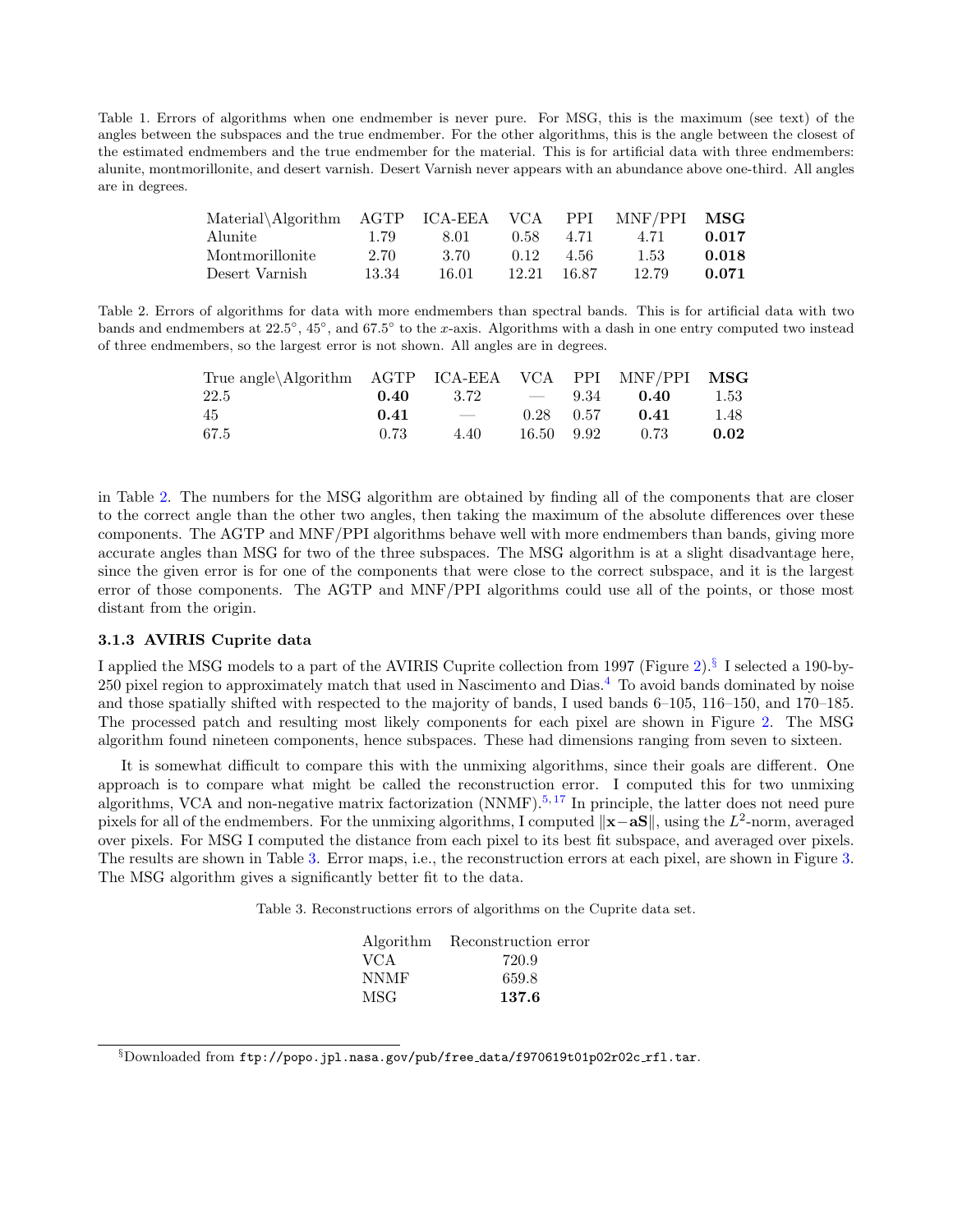

Figure 2. Left: Band 100 of portion of Cuprite 1997 AVIRIS reflectance data used in experiment. Right: Most likely MSG model components for each pixel. Each color is one of the 19 components.

<span id="page-8-0"></span>

<span id="page-8-1"></span>Figure 3. Reconstruction errors of three algorithms on AVIRIS Cuprite 1997 data. Note the difference in the scales. For VCA and NNMF this is the  $L^2$  error between the original pixel and  $\bf{a}S$ , where  $\bf{a}$  and  $\bf{S}$  are the estimated abundance and endmember set, respectively. For MSG this is the distance to the subspace of the pixel's most-likely component.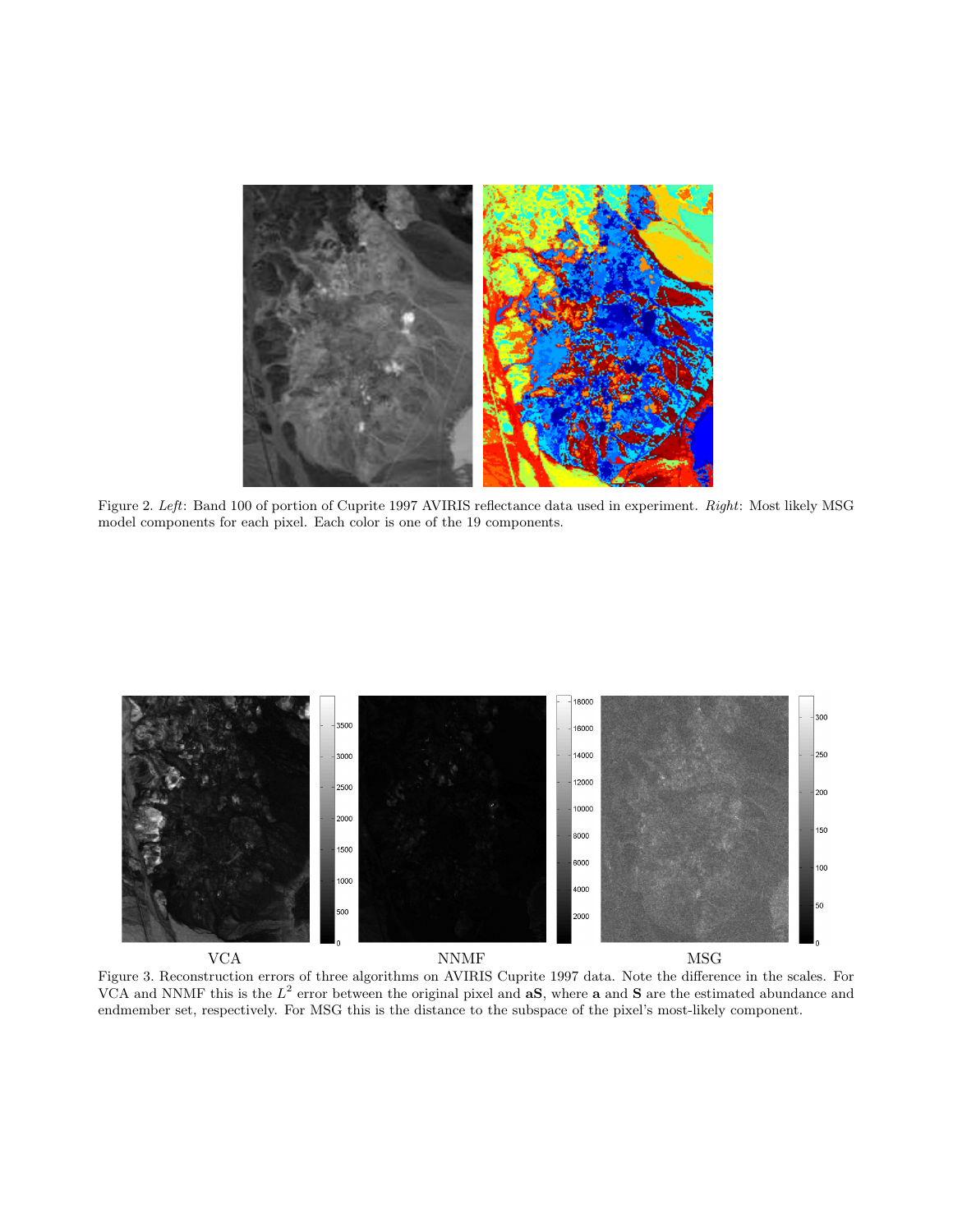#### <span id="page-9-0"></span>3.2 Target detection

To demonstrate the modified MSG model on a target detection problem, I generated a 128-by-128 pixel artificial image. Pixels in the left half of the image were mixtures of the six Alunite spectra in the USGS speclib04y library, $^{13}$  $^{13}$  $^{13}$  while those in the right half are mixtures of the ten Montmorillonite spectra. Each of these sixteen endmembers were first scaled to have unit norm. For the target spectrum I chose the sum of the mean of the Alunite spectra and the mean of the Montmorillonite spectra, which was also scaled to have unit norm. The abundances of the background spectra at each pixel were chosen by generating values from the beta distribution with parameters  $\alpha, \beta = 2, 2$ , with different background spectra on the right and left as described above. Each pixel was then scaled so the abundances summed to one. The target pixels were placed at all combinations of x and  $y \in \{8, 24, 40, 56, 72, 88, 104, 120\}$ . At these pixels the target abundance was set to one and the abundances of the other, background, endmembers were reset to zero.

To generate the actual values at a pixel, the spectrum was constructed by mixing the endmember spectra according to the abundances at the pixel, giving  $a^T S$ . This was scaled by a random value drawn from the Gamma distribution with parameters 4 and  $10^5$  to get a vector of values  $\mathbf{x}_{clean}$  for the bands. Noise was introduced in each band b at the pixel by using the b-th element of  $\mathbf{x}_{clean}$  as the mean of a Poisson distribution, from which the final value  $x<sub>b</sub>$  for that pixel and band was drawn.

Admittedly, this is an extreme case, in which the background has two separated modes and the target is between the two modes. In fact it is carefully constructed so that the Gaussian fit to the background will have the target at the center, up to noise, and no background pixels are near this center. All algorithms making the single Gaussian background assumption will fail in this case. And in fact for this data ACE gives an ROC curve essentially along the diagonal, showing random performance, while the MSG-based algorithm has perfect performance. While it might be considered unrealistic, it does demonstrate one way in which the usual Gaussian assumptions can fail, while a multi-subspace algorithms can succeed. In fact MSG has given performance superior to the ACE algorithm on real data, with a caveat: At random times the current MSG algorithm gives wildly wrong behavior, which I believe is a sign of getting stuck in a local minimum. I believe this condition can be detected and fixed, but it requires further work.

# 4. DISCUSSION

The MSG model proposed here analyzes hyperspectral data by clustering it into a set of subspaces using Gaussian mixture models with constrained covariance matrices. The E-step of the EM algorithm segments the scene into regions with common spectral properties, and presumably few endmembers, while the M-step estimates the subspaces, including the number of dimensions of each. A well-known model-growing algorithm<sup>[9](#page-13-7)</sup> chooses the number of components, and therefore subspaces. The approach avoids potential difficulties in estimating endmembers, as discussed in the introduction and demonstrated in Section [3.](#page-5-0) In practice it is reasonably fast. In particular a version of the MSG-based material detection algorithm runs in real time on a standard computer.

Clearly, without identifying endmembers the MSG algorithm does not answer all of the questions one might want to pose to the data. Still, the general approach of modeling with multiple subspaces can be used as is for some tasks, and it should be possible to use it as a preliminary stage of analysis. As mentioned above, it segments the image into regions of common spectral characteristics. It may be possible to use one of the current unmixing algorithms to estimate endmembers from the pixels of such a region, with the endmembers constrained to lie in the region's subspace. With the prior segmentation the number of endmembers within a segment is more safely assumed to be small.

For material detection, the example in Section [3.2](#page-9-0) was carefully constructed to cause conventional algorithms to fail completely, while MSG gave perfect performance. Real data is unlikely to show such extreme behavior, and in fact the other algorithms such as ACE will often perform better than the version of the MSG algorithm presented here, in part because this MSG-based detection algorithm assumes pure pixels for the target material. However, real data is usually non-Gaussian, and often multi-modal. If the endmember of interest is not well separated from the background endmembers, MSG can perform better, and I have observed MSG out-performing ACE on real data. It is possible that this tends to occur as the number of effective dimensions decreases, since it is harder for the dimensionality to separate background from target. In addition, MSG automatically segments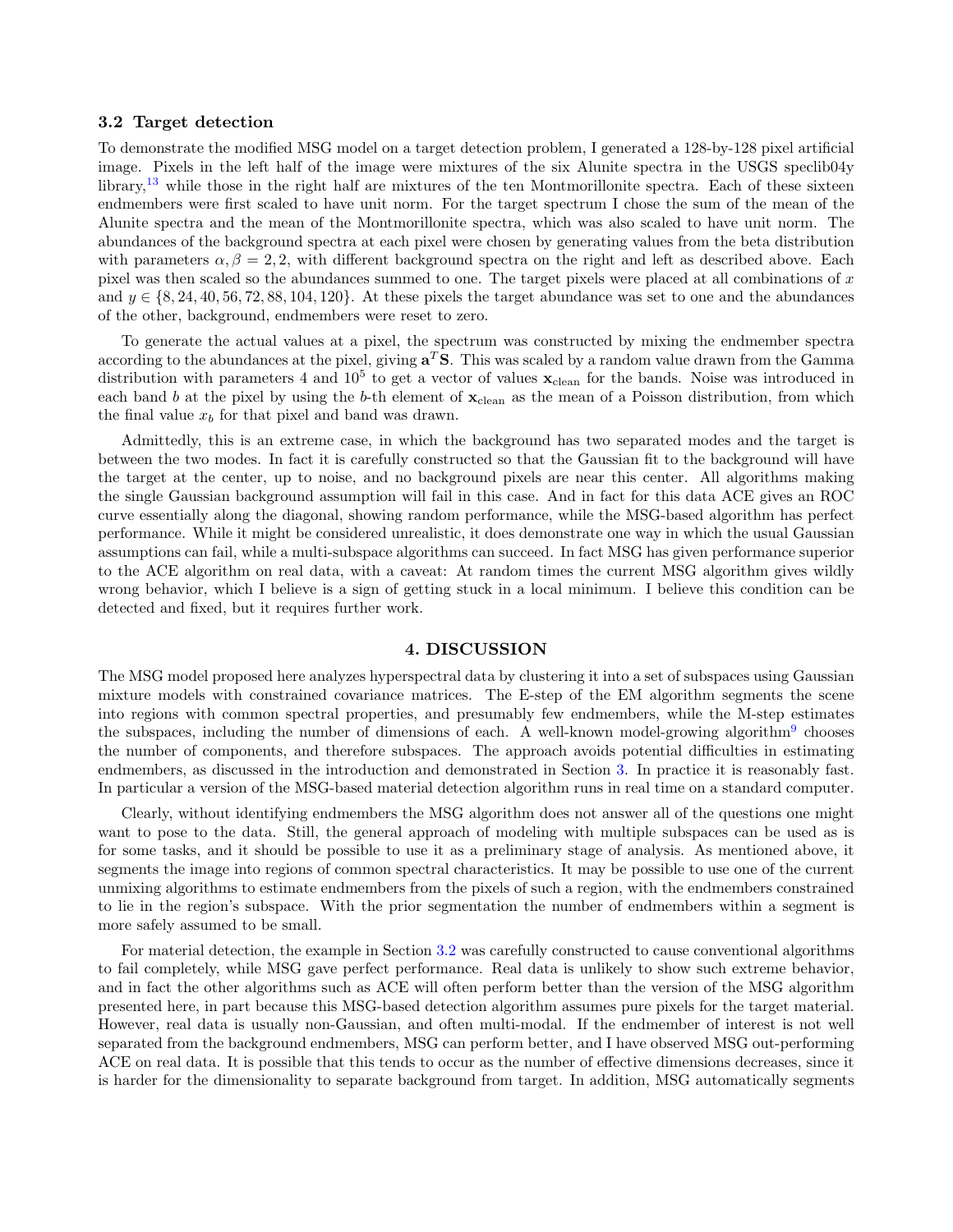the image, obviating the need for guard regions around the test pixel. In fact MSG behaves correctly when a large fraction of the scene's pixels contain the material of interest, which is quite possible for some applications.

There are a number of areas in which more development of MSG-like algorithms can be useful:

- Subspace post-analysis As mentioned above, knowing subspaces that fit a scene should be helpful for estimating endmembers, even if all cannot be reliably estimated. It should also be possible to analyze the relations between the subspaces, e.g., find those which are common, which are contained by another, intersections, etc. Note that any one-dimensional intersections will be endmembers. Algorithms to answer these questions will be complicated by finite sampling and noise, so that subspaces don't quite line up, don't quite intersect, etc.
- Local minima The MSG-based material detection algorithm appears to get stuck in local minima some of the time. I believe this can be detected and corrected.
- Sub-pixel detection The MSG-based material detection algorithm presented here assumes pure target pixels. While it sometimes detects pixels that are significantly mixed with the background, it should be possible to design an MSG-based algorithm for sub-pixel detection, using subspaces that include background and target endmembers.
- Speed While adequate for some applications, the unsupervised model fitting algorithm presented here takes more time than some unmixing algorithms. There are algorithms in the literature for speeding the fitting of Gaussian mixture models, e.g., that of Verbeek et al.,  $^{18}$  $^{18}$  $^{18}$  and these should apply directly to MSGs. The large literature on GMMs is a benefit of the MSG model.

Independent of the MSG algorithm, I have argued that the problem of blind unmixing is ill-conditioned on many images, in particular the actual endmembers cannot all be robustly estimated from the data. I suggest an alternative problem that may be well-conditioned: fit the spectra in the image with a set of low-dimensional subspaces. Each pixel then lies near one of these subspaces. Each subspace corresponds to a mixture of a small set of materials, i.e., it is spanned by the corresponding set of endmembers, whether they can be estimated or not. The goal is to thoroughly and efficiently characterize a scene in terms of its subspaces, and extract any endmembers that can be confidently estimated. This capability can then be used as a basis for a variety of applications.

# APPENDIX A. M-STEP DERIVATION, ZERO-MEAN

<span id="page-10-0"></span>We'll need the inverse and log-determinant of  $\Sigma_c$ . To derive these, note that, given  $P_c = V_c V_c^T$ , the expression  $\Sigma_c = \sigma_{c\parallel}^2 \mathbf{P}_c + \sigma_{c\perp}^2 \mathbf{\overline{P}}_c$  is essentially an eigen-decomposition, with eigenvalues  $\sigma_{c\parallel}^2$  and  $\sigma_{c\perp}^2$ . The inverse can be obtained by inverting the eigenvalues in the decomposition, and the determinant is the product of the eigenvalues, i.e.,

$$
\Sigma_c^{-1} = \sigma_{c\parallel}^{-2} \mathbf{P}_c + \sigma_{c\perp}^{-2} \overline{\mathbf{P}}_c,\tag{22}
$$

$$
\log|\mathbf{\Sigma}_c| = \log|\sigma_{c\parallel}^2 \mathbf{P}_c + \sigma_{c\perp}^2 \overline{\mathbf{P}}_c|
$$
\n(23)

$$
=M_c \log \sigma_{c\parallel}^2 + (L - M_c) \log \sigma_{c\perp}^2 \tag{24}
$$

where  $M_c$  is the multiplicity of the non-zero eigenvalue of  $P_c$ , i.e., the dimensionality of the subspace. We will use the last expression later in the derivation, since to begin with we will not assume that we know the  $M_c$ 's.

Use the symbol  $Q$  for the expected log of the complete-data likelihood. We will need to take the derivative of  $Q$  with respect to the  $P_c$ . To force these to be orthogonal projection matrices add Lagrange constraint terms, which are  $\sum_c$  Tr $\Lambda_c^T$ **P**<sub>c</sub> $\overline{P}_c$  to make the **P**<sub>c</sub> idempotent, and  $\frac{1}{2}\sum_c$  Tr $\Phi_c^T$  $(P_c - P_c^T)$  to make them symmetric. With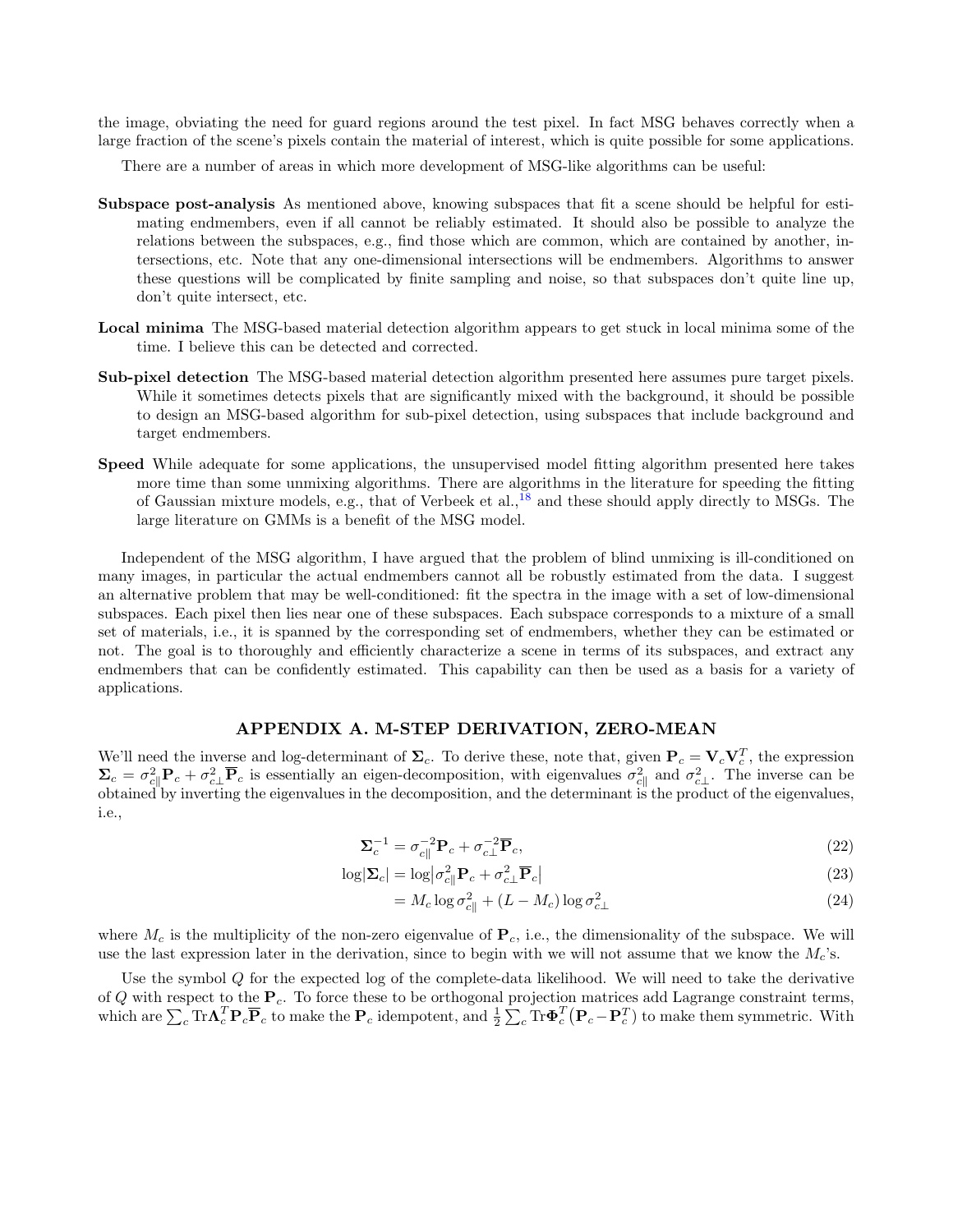the definitions  $(4)$  and  $(5)$ , we can write Q as

$$
Q = \sum_{c} Z_c \left\{ \log \Pr(c) - \frac{L}{2} \log(2\pi) - \frac{1}{2} \log \left| \sigma_{c\parallel}^2 \mathbf{P}_c + \sigma_{c\perp}^2 \overline{\mathbf{P}}_c \right| - \frac{1}{2} \text{Tr} \left[ (\sigma_{c\parallel}^{-2} \mathbf{P}_c + \sigma_{c\perp}^{-2} \overline{\mathbf{P}}_c) \mathbf{R}_c \right] \right\}
$$

$$
+ \sum_{c} \text{Tr} \mathbf{\Lambda}_c^T \mathbf{P}_c \overline{\mathbf{P}}_c + \frac{1}{2} \sum_{c} \text{Tr} \boldsymbol{\Phi}_c^T (\mathbf{P}_c - \mathbf{P}_c^T) \quad (25)
$$

The gradient of Q with respect to  $P_c$  is

<span id="page-11-0"></span>
$$
\frac{\partial Q}{\partial \mathbf{P}_c} = -\frac{Z_c}{2} \left\{ (\sigma_{c\parallel}^2 - \sigma_{c\perp}^2)(\sigma_{c\parallel}^{-2} \mathbf{P}_c + \sigma_{c\perp}^{-2} \overline{\mathbf{P}}_c) + (\sigma_{c\parallel}^{-2} - \sigma_{c\perp}^{-2}) \mathbf{R}_c \right\} + \mathbf{\Lambda}_c \overline{\mathbf{P}}_c - \mathbf{P}_c \mathbf{\Lambda}_c + \mathbf{\Phi}_c^-,
$$
(26)

where  $\mathbf{\Phi}_c^{\dagger} = (\mathbf{\Phi}_c - \mathbf{\Phi}_c^T)/2$ , the antisymmetric part of  $\mathbf{\Phi}_c$ . To solve for  $\mathbf{P}_c$ , set [\(26\)](#page-11-0) to zero, multiply on the left by  $P_c$  and on the right by  $\overline{P}_c$  to get

$$
0 = -\frac{Z_c}{2} (\sigma_{c\parallel}^{-2} - \sigma_{c\perp}^{-2}) \mathbf{P}_c \mathbf{R}_c \overline{\mathbf{P}}_c + \mathbf{P}_c \mathbf{\Phi}_c^{-} \overline{\mathbf{P}}_c.
$$
 (27)

If we instead multiply on the left by  $\overline{P}_c$  and on the right by  $P_c$ , and then take the transpose, we get the same expression, except that the term  $P_c \Phi_c^-\overline{P}_c$  now has a minus sign because of the antisymmetry of  $\Phi_c^-$ . Adding the two expressions and discarding the scalar factors, assuming  $\sigma_{c\parallel}^2 \neq \sigma_{c\perp}^2$ , gives

<span id="page-11-2"></span><span id="page-11-1"></span>
$$
\mathbf{P}_c \mathbf{R}_c \overline{\mathbf{P}}_c = 0. \tag{28}
$$

Transform to a basis in which  $P_c$  projects onto the subspace of the first  $M_c$  basis vectors, and  $\overline{P}_c$  projects onto the complement subspace, spanned by the remaining  $L - M_c$  basis vectors. Any square matrix divides into four corresponding blocks, the first  $M_c$  rows and the remainder, and the first  $M_c$  columns and the remainder. The projection matrices in  $P_cR_cP_c$  zero everything except the upper-right off-diagonal block. Since  $R_c$  is symmetric, [\(28\)](#page-11-1) implies that  $\mathbf{R}_c$  is block-diagonal in this basis. For this to be the case,  $\mathbf{P}_c$  must project onto a subspace spanned by some  $M_c$  of  $\mathbf{R}_c$ 's eigenvectors.

Therefore, to extremize Q with respect to  $P_c$ , we choose any subset of eigenvectors of  $\mathbf{R}_c$ , form the matrix  $V_c$  whose columns are these eigenvectors, and set  $P_c = V_c V_c^T$ . This is not necessarily a global maximum. Each subset of eigenvectors gives a different extremum, each of which may be a local maximum, inflection point, or local minimum. At the global maximum, however, the subspace should include the eigenvectors with largest eigenvalues, so that the subspace captures as much of the variance as possible.

The remaining question is how many of the principle eigenvectors to include in the subspace. To answer this, we first find the optimal values for  $\sigma_{c\parallel}^2$  and  $\sigma_{c\perp}^2$ , for a fixed value of  $M_c$ . The gradients of Q with respect to the inverse variances are

$$
\frac{\partial Q}{\partial \sigma_{c\parallel}^{-2}} = \frac{Z_c}{2} \left[ \sigma_{c\parallel}^2 \text{Tr} \mathbf{P}_c - \text{Tr} (\mathbf{P}_c \mathbf{R}_c) \right] \quad \text{and} \tag{29}
$$

$$
\frac{\partial Q}{\partial \sigma_{c\parallel}^{-2}} = \frac{Z_c}{2} \left[ \sigma_{c\perp}^2 \text{Tr} \overline{\mathbf{P}}_c - \text{Tr}(\overline{\mathbf{P}}_c \mathbf{R}_c) \right].
$$
\n(30)

Setting these to zero, the solutions are Equations [\(7\)](#page-3-0) and [\(8\)](#page-3-5), since  $\text{Tr}(\mathbf{P}_c\mathbf{R}_c)$  is the sum of the  $M_c$  largest eigenvalues,  $\text{Tr}(\overline{\mathbf{P}}_c\mathbf{R}_c)$  is the sum of the remaining  $L - M_c$  eigenvalues,  $\text{Tr}\mathbf{P}_c = M_c$ , and  $\text{Tr}\overline{\mathbf{P}}_c = L - M_c$ .

If we insert the solutions for  $P_c$  and the variances into [\(25\)](#page-11-2), we get Equation [\(6\)](#page-3-2), up to terms independent of the  $M_c$ 's. This only depends on  $M_c$  and the eigenvalues, so it is straightforward to search for the values of  $M_c$ that maximize Q.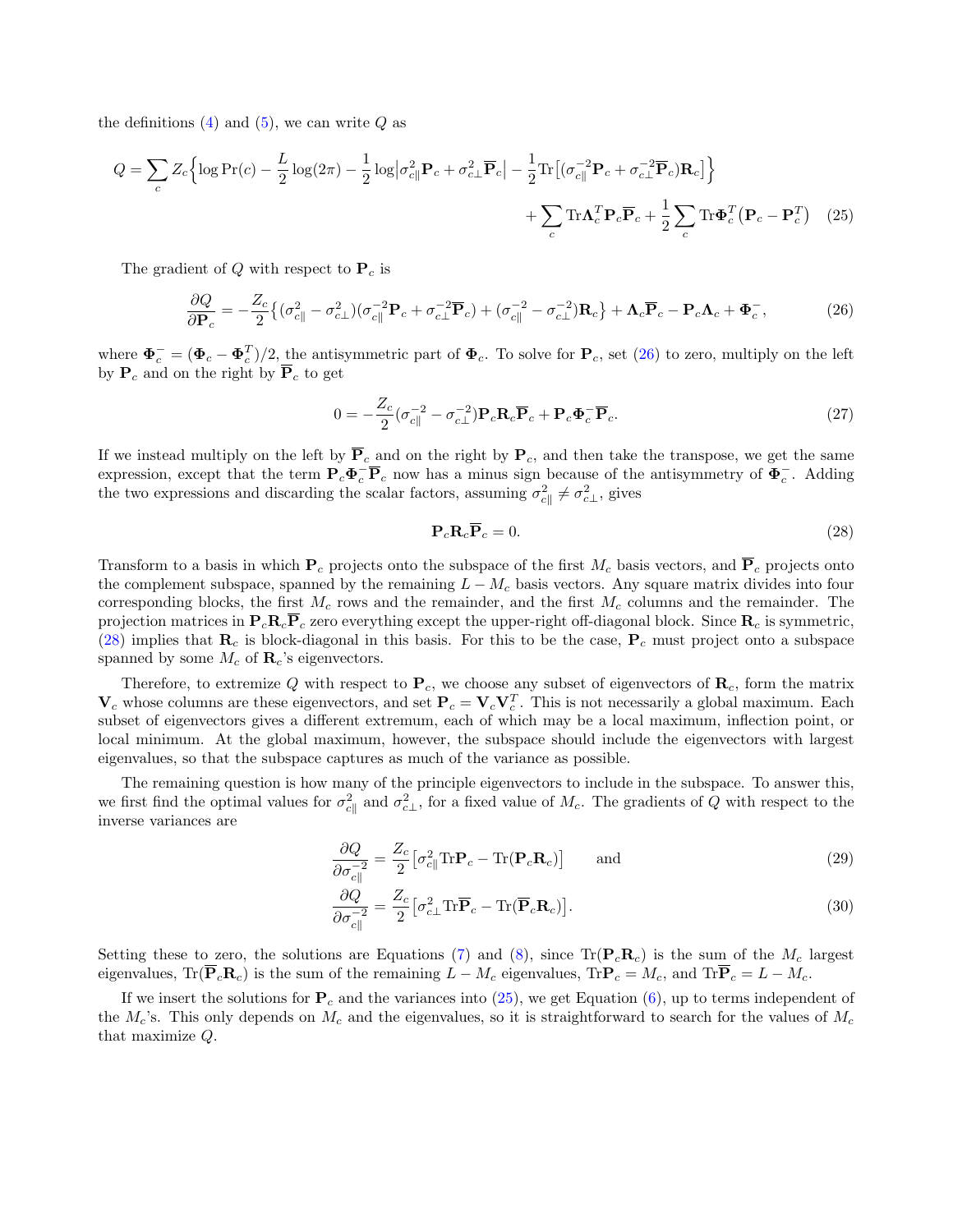## APPENDIX B. M-STEP DERIVATION, NON-ZERO MEAN

<span id="page-12-0"></span>This derivation will frequently refer to the zero-mean case in Appendix [A.](#page-10-0) The expression for  $Q$  is quite similar to that of the zero-mean case [\(25\)](#page-11-2), except that  $\mathbf{R}_c$  is replaced by  $\mathbf{R}_c - \mu_c \mathbf{m}_c^T - \mathbf{m}_c \mu_c^T + \mu_c \mu_c^T$ , and there is an additional Lagrange constraint term,  $\lambda_c^T \overline{P}_c \mu_c$  to keep the model mean in the subspace. With the definitions [\(4,](#page-3-3) [5,](#page-3-4) [12,](#page-3-6) [13,](#page-3-7) [14\)](#page-3-8) we can write  $Q$  as

$$
Q = \sum_{c} Z_c \left\{ \log \Pr(c) - \frac{L}{2} \log 2\pi - \frac{1}{2} \log |\sigma_{c\parallel}^2 \mathbf{P}_c + \sigma_{c\perp}^2 \overline{\mathbf{P}}_c \right|
$$

$$
- \frac{1}{2} \text{Tr} [\sigma_{c\parallel}^{-2} \mathbf{P}_c + \sigma_{c\perp}^{-2} \overline{\mathbf{P}}_c] (\mathbf{R}_c - \boldsymbol{\mu}_c \mathbf{m}_c^T - \mathbf{m}_c \boldsymbol{\mu}_c^T + \boldsymbol{\mu}_c \boldsymbol{\mu}_c^T) \right\}
$$

$$
+ \sum_{c} [\text{Tr} \mathbf{\Lambda}_c^T \mathbf{P}_c \overline{\mathbf{P}}_c + \text{Tr} \boldsymbol{\Phi}_c (\mathbf{P}_c - \mathbf{P}_c^T) + \boldsymbol{\lambda}_c^T \overline{\mathbf{P}}_c \boldsymbol{\mu}_c]. \quad (31)
$$

The gradients with respect to the Gaussian's parameters are

$$
\frac{\partial Q}{\partial \mu_c} = Z_c \left[ \sigma_{c\parallel}^{-2} \mathbf{P}_c + \sigma_{c\perp}^{-2} \overline{\mathbf{P}}_c \right] (\mathbf{m}_c - \mu_c) + \sum_c \overline{\mathbf{P}}_c \boldsymbol{\lambda}_c,\tag{32}
$$

$$
\frac{\partial Q}{\partial \mathbf{P}_c} = -\frac{Z_c}{2} \left[ (\sigma_{c\parallel}^2 - \sigma_{c\perp}^2)(\sigma_{c\parallel}^{-2} \mathbf{P}_c + \sigma_{c\perp}^{-2} \overline{\mathbf{P}}_c) + (\sigma_{c\parallel}^{-2} - \sigma_{c\perp}^{-2})(\mathbf{R}_c - \boldsymbol{\mu}_c \mathbf{m}_c^T - \mathbf{m}_c \boldsymbol{\mu}_c^T + \boldsymbol{\mu}_c \boldsymbol{\mu}_c^T) \right]
$$
\n(33)

$$
+\Lambda_c \overline{P}_c - P_c \Lambda_c + \Phi_c^- - \lambda_c \mu_c^T,
$$
  
\n
$$
\frac{\partial Q}{\partial \sigma_{c\parallel}^{-2}} = \frac{Z_c}{2} \left[ \sigma_{c\parallel}^2 \text{Tr} \mathbf{P}_c - \text{Tr} \mathbf{P}_c (\mathbf{R}_c - \mu_c \mathbf{m}_c^T - \mathbf{m}_c \mu_c^T + \mu_c \mu_c^T) \right]
$$
 and (34)

$$
\frac{\partial \dot{Q}}{\partial \sigma_{c\perp}^{-2}} = \frac{Z_c}{2} [\sigma_{c\perp}^2 \text{Tr} \overline{\mathbf{P}}_c - \text{Tr} \overline{\mathbf{P}}_c \mathbf{R}_c].
$$
\n(35)

In addition there are the constraints.

To solve for  $\mu_c$ , set [\(32\)](#page-12-1) to zero and use the constraint  $\overline{P}_c \mu_c = 0$  to get

<span id="page-12-6"></span><span id="page-12-5"></span><span id="page-12-4"></span><span id="page-12-3"></span><span id="page-12-2"></span><span id="page-12-1"></span>
$$
\mu_c = \mathbf{P}_c \mathbf{m}_c \quad \text{and} \tag{36}
$$

$$
\overline{\mathbf{P}}_c \boldsymbol{\lambda}_c = -Z_c \sigma_{c\perp}^{-2} \overline{\mathbf{P}}_c \mathbf{m}_c. \tag{37}
$$

With [\(36\)](#page-12-2) the term  $\mathbf{R}_c - \boldsymbol{\mu}_c \mathbf{m}_c^T - \mathbf{m}_c \boldsymbol{\mu}_c^T + \boldsymbol{\mu}_c \boldsymbol{\mu}_c^T$  becomes  $\mathbf{C}_c + \overline{\mathbf{P}}_c \mathbf{m}_c \mathbf{m}_c^T \overline{\mathbf{P}}_c$ .

Solving [\(34\)](#page-12-3) and [\(35\)](#page-12-4) gives

$$
\sigma_{c\parallel}^2 = \text{Tr}(\mathbf{P}_c \mathbf{C}_c) / \text{Tr} \mathbf{P}_c, \quad \text{and} \tag{38}
$$

$$
\sigma_{c\perp}^2 = \text{Tr}(\overline{\mathbf{P}}_c \mathbf{R}_c) / \text{Tr} \overline{\mathbf{P}}_c.
$$
\n(39)

To solve for  $P_c$  set [\(33\)](#page-12-5) to zero and again multiply on the left with  $P_c$  and on the right by  $\overline{P}_c$ , and construct a second equation by multiplying on the left with  $\overline{P}_c$  and on the right by  $P_c$ , then taking the transpose. The latter is

$$
0 = -\frac{Z_c}{2} (\sigma_{c\parallel}^{-2} - \sigma_{c\perp}^{-2}) \mathbf{P}_c \mathbf{C}_c \overline{\mathbf{P}}_c - \mathbf{P}_c \mathbf{\Phi}_c \overline{\mathbf{P}}_c - \mathbf{P}_c \boldsymbol{\mu}_c \boldsymbol{\lambda}_c \overline{\mathbf{P}}_c \tag{40}
$$

while the first is the same except the  $\Phi^-$  term has a plus sign, and the last term is absent. Add these to cancel the  $\Phi_c^-$  term. Write  $P_c\mu_c\lambda_c\overline{P}_c$  as  $-Z_c\sigma_{c\perp}^{-2}P_c m_c m_c\overline{P}_c$ , using [\(36\)](#page-12-2) and [\(37\)](#page-12-6). After discarding an overall factor of  $Z_c$  the result is

$$
0 = \mathbf{P}_c \left[ (\sigma_{c\perp}^{-2} - \sigma_{c\parallel}^{-2}) \mathbf{R}_c + \sigma_{c\parallel}^{-2} \mathbf{m}_c \mathbf{m}_c^T \right] \overline{\mathbf{P}}_c.
$$
\n(41)

Again,  $P_c$  must project onto the span of some eigenvectors of the matrix in square brackets. Unfortunately, the choice of those eigenvectors affects the values of the variance parameters, which then changes the eigenvectors. However, we can iterate between solving for  $P_c$  with the variances fixed, and solving for the variances with the projection matrix fixed. Each of these steps increases the likelihood, so it is monotonically increasing.